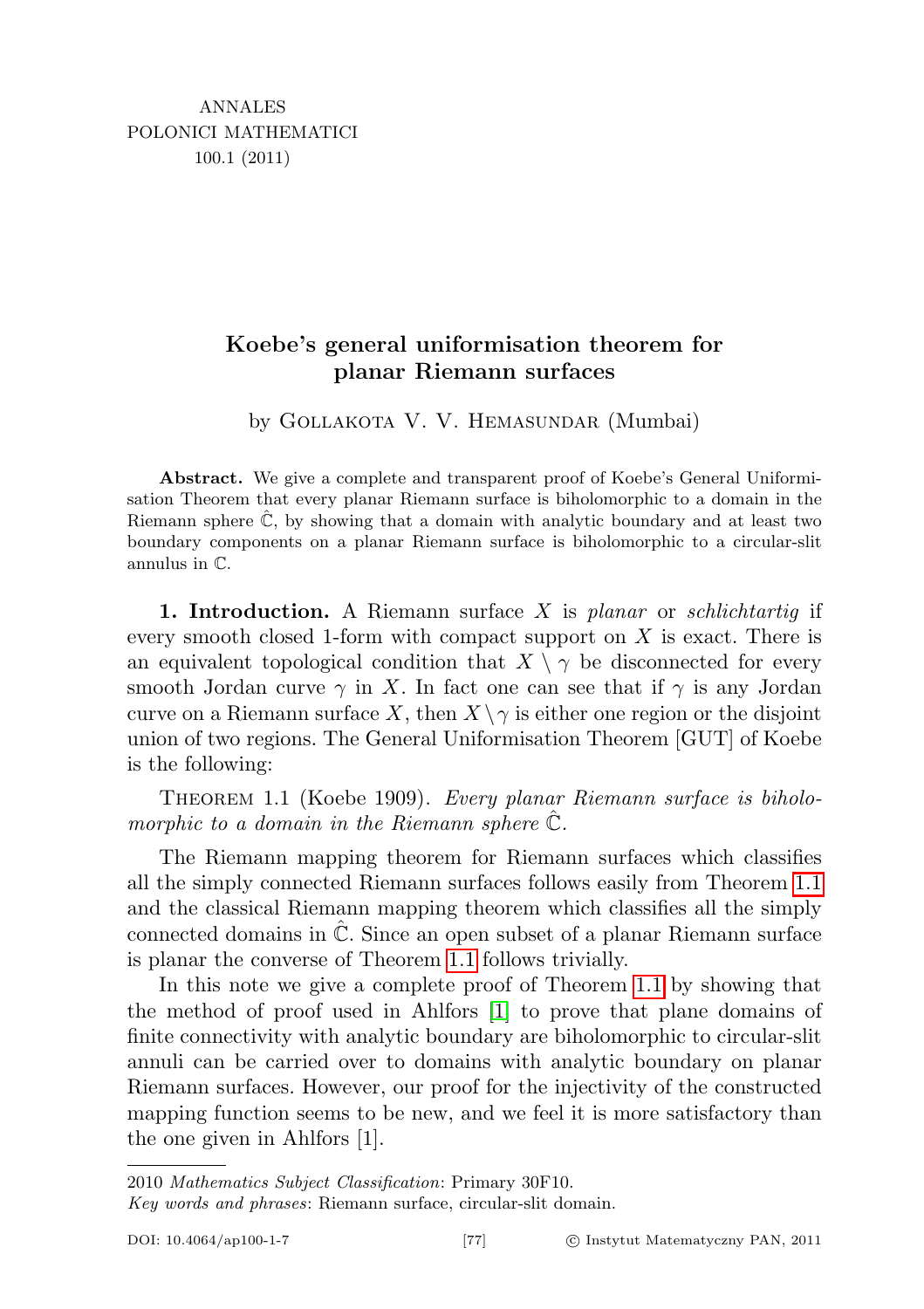One of the crucial results in the proof is the fact that for a relatively compact domain with good boundary, the planarity condition just means that the boundary curves generate the homology of the domain. In what follows, we use this result along with the beautiful construction of Weyl [\[5\]](#page-8-0) to prove that the boundary curves form an integral basis for the homology of the domain.

2. Preliminaries. The main analytic tool in the proof is Perron's theorem guaranteeing the solvability of the Dirichlet problem for a domain with good boundary in a Riemann surface.

<span id="page-1-0"></span>THEOREM 2.1. For each compact subset of  $K$  of a Riemann surface  $X$ , and each open set U containing K, there exists an open set  $\Omega$  in X with  $K \subset \Omega \subset U$  such that

- (i)  $\overline{\Omega}$  is compact,
- (ii)  $\Omega$  has real analytic boundary.

Proof. By using Sard's theorem we can find an open set V such that  $K \subset V, \bar{V}$  is compact,  $\bar{V} \subset U$  and V has  $\mathcal{C}^{\infty}$  boundary.

Let  $\partial V = \bigcup_{i=1}^n C_i$  be the decomposition of  $\partial V$  into connected components (we may assume  $n \geq 2$ !). Then by solving the Dirichlet problem for V, we can find a function h which is continuous on  $\bar{V}$  with the properties:

- h is harmonic in  $V$ ,
- $h|C_n = 1$  and  $h|C_j = 0$  for  $1 \le j \le n 1$ .

Since h is non-constant, choose a non-critical value  $\alpha$  of h such that  $\alpha > \max\{h(x) : x \in K\}$ , and a non-critical value  $\beta < \min\{h(x) : x \in K\}$ . We need not use Sard's theorem in this case since the critical points of a harmonic function are isolated. Then  $\Omega = \{x : \beta < h(x) < \alpha\}$  has real analytical boundary,  $\Omega \supset K$ , and  $\Omega$  is compact.

<span id="page-1-2"></span>COROLLARY 2.2. Let X be a non-compact Riemann surface. Then  $X =$  $\bigcup W_n$  for some sequence  $(W_n)$  of open sets in  $X$  with compact closure and real analytic boundary, and  $\overline{W}_n \subset W_{n+1}$  for every n.

<span id="page-1-1"></span>THEOREM 2.3. If the Riemann surface  $X$  is an increasing union of domains  $\Omega_n$  biholomorphic to open sets in  $\hat{\mathbb{C}}$ , then X itself is biholomorphic to a domain in  $\mathbb{C}$ .

Proof. This is an easy consequence of Koebe's theorem on the compactness of the family of normalised schlicht functions in the unit disc. For a proof refer to [\[4\]](#page-8-1).  $\blacksquare$ 

<span id="page-1-3"></span>THEOREM 2.4. Let X be a planar Riemann surface and  $\Omega \subset X$  be an open set in X with compact closure and  $\mathcal{C}^{\infty}$  boundary. Then a closed  $\mathcal{C}^{\infty}$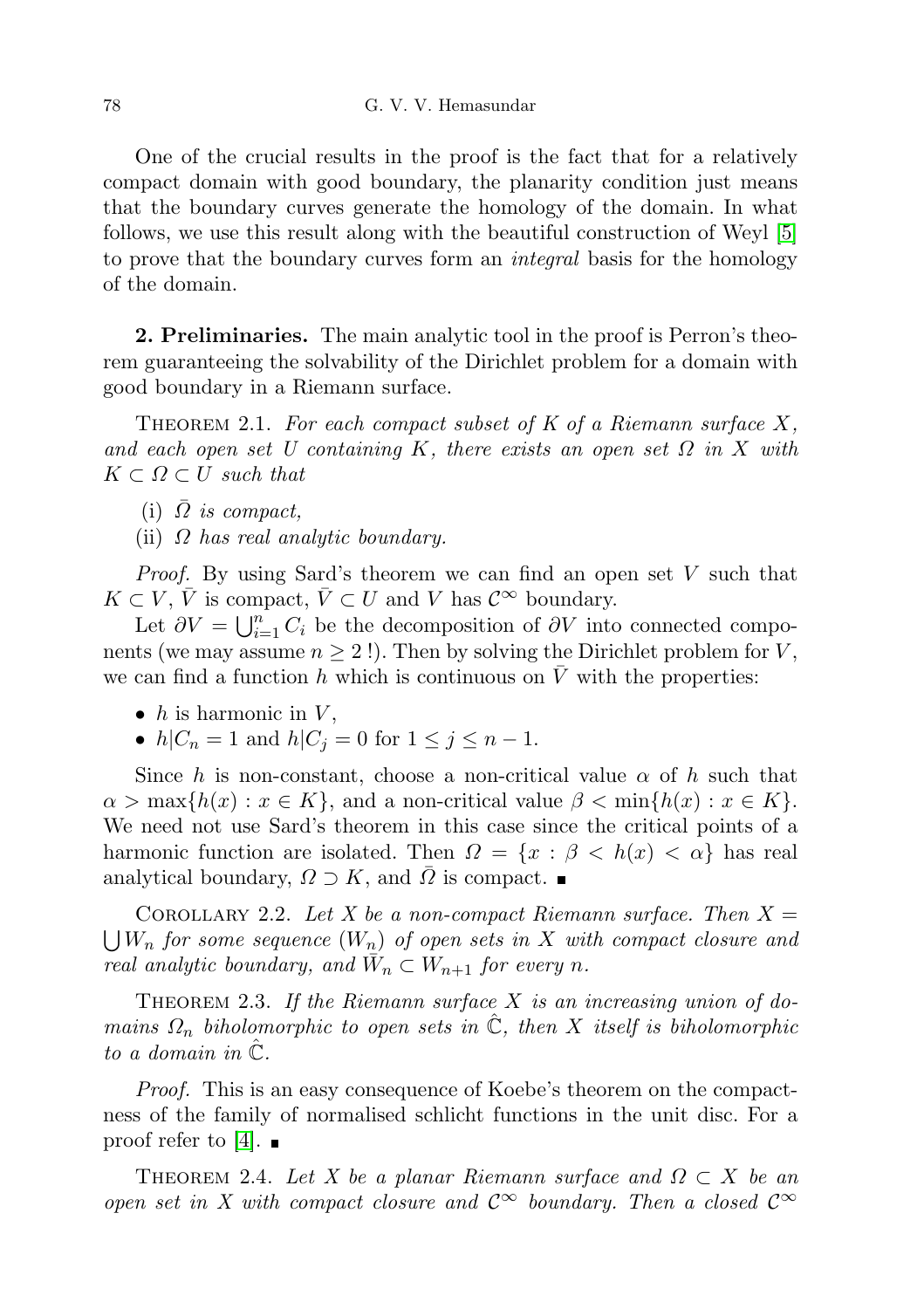one-form  $\omega$  on  $\Omega$  is exact if

$$
\int\limits_{C_i} \omega = 0
$$

for each boundary curve  $C_i$ .

<span id="page-2-0"></span>REMARK 2.5. Since the  $C_i$  are not paths in  $\Omega$  the integrals occurring in the theorem do not a priori make sense. But the  $C_i$  can be pushed into  $\Omega$ slightly in a sense which the proof below makes clear. In what follows, we shall also treat the  $C_i$  as paths in  $\Omega$  according to this convention.

*Proof.* First we observe that each boundary component  $C_i$  is a compact connected smooth submanifold of dimension one. Hence, by a standard result ([\[3\]](#page-8-2)) there is a diffeomorphism  $\varphi_i: C_i \to S^1$ . We may extend it to a  $\mathcal{C}^{\infty}$  map  $\varphi_i' : V_i \to S^1$  where  $V_i$  is a neighbourhood of  $C_i$ .

There exists a  $\mathcal{C}^{\infty}$  function  $f_i: W_i \to \mathbb{R}$ , where  $W_i$  is a neighbourhood of  $C_i$  in  $X$ , such that

- (i)  $C_i = \{p \in W_i : f_i(p) = 0\},\$
- (ii)  $W_i \cap \Omega = \{ p \in W_i : f_i(p) < 0 \},\$
- (iii)  $df_i$  never vanishes.

This can be proved in general, but is true in our case by construction (by Theorem [2.1\)](#page-1-0). Now consider

$$
g_i = (\varphi_i', f_i) : V_i \cap W_i \to S^1 \times \mathbb{R}.
$$

It is easy to see that this map has non-singular Jacobian at all points of  $C_i$ , and is one-one on the compact set  $C_i$ . Hence, by the Inverse Function Theorem, there exists a neighbourhood  $V_i' \subset V_i \cap W_i$  and an  $\epsilon > 0$  such that

$$
g_i: V'_i \to S^1 \times (-\epsilon, \epsilon)
$$

is a diffeomorphism, mapping  $V_i' \cap \Omega$  onto  $S^1 \times (-\epsilon, 0)$ . Indeed this follows from Lemma [2.7](#page-3-0) below. Clearly, all the  $g_i^{-1}(S^1 \times \{t\})$ ,  $t \in (-\epsilon, 0)$ , are homologous curves in  $\Omega$ , and we will consider any one of them as  $C_i$  pushed into  $\Omega$  (cf. [2.5\)](#page-2-0). Now,  $V_i' \cap \Omega$  is diffeomorphic to  $S^1 \times (-\epsilon, 0)$ , and  $\int_{C_i} \omega = 0$ by assumption. By the definition we have just given for  $\int_{C_i} \omega = 0$ , this means that,  $\int_{C_{i,t}} \omega = 0$ , for each  $t \in (-\epsilon, 0)$ , where  $C_{i,t} = g_i^{-1}(S^1 \times \{t\})$ . It follows that  $\int_{\gamma} \omega = 0$ , for each cycle  $\gamma$  in  $V_i' \cap \Omega$ . Hence  $\omega | V_i' \cap \Omega$  is exact for all *i*. Therefore

$$
\omega = df_i \quad \text{in } \Omega \cap V'_i
$$

for some  $f_i \in C^{\infty}(\Omega \cap V'_i)$ . For each *i*, we can find a cut-off function  $\mathcal{X}_i$  such that its support lies in  $V_i'$  and  $\mathcal{X}_i \equiv 1$  in a neighbourhood of  $C_i$ . Therefore  $\mathcal{X}_i f_i$  is a  $\mathcal{C}^{\infty}$  function defined on  $\Omega$ .

Now consider the one-form  $\omega_1 = \omega - \sum_i d(\mathcal{X}_i f_i)$  whose value is equal to zero near the boundary  $\partial\Omega$ , hence  $\omega_1$  has compact support. By the planarity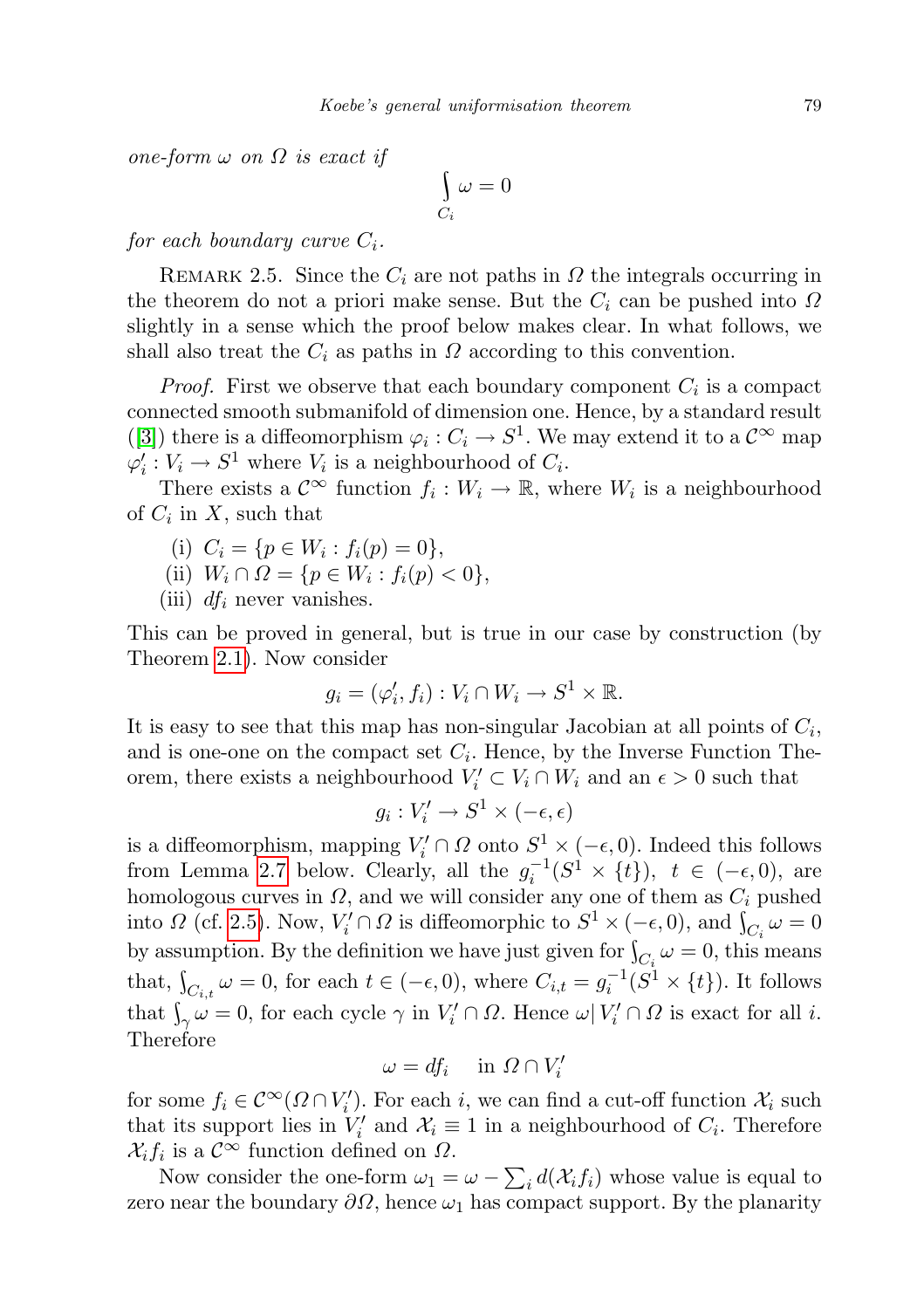condition there exists  $g_1 \in \mathcal{C}^{\infty}(\Omega)$  such that  $\omega - \sum_i d(\mathcal{X}_i f_i) = dg_1$ . This implies  $\omega = d(g_1 + \sum_i \chi_i f_i)$  and by writing  $g = g_1 + \sum_i \chi_i f_i$  we see that  $\omega$ is exact.

REMARK 2.6. The referee has observed that we are essentially proving the collar theorem. In fact the argument used above is a special case of the argument (unpublished so far) due to R. R. Simha for proving the product neighbourhood theorem for a compact differentiable manifold embedded with trivial normal bundle in another differentiable manifold (Ehresmann Fibration Theorem).

<span id="page-3-0"></span>LEMMA 2.7. Let X be a locally compact metric space and  $f: X \to Y$  a continuous map (Y is another metric space). Let  $K \subset X$  be a compact set such that

- (i)  $f|K$  is one-one,
- (ii) each  $p \in K$  has a neighborhood  $V_p$  such that  $f|V_p$  is one-one.

Then there exists an open set  $V \supset K$  such that  $f|V$  is one-one.

*Proof.* If there is no such V then for each  $\epsilon_n > 0$ , we can find  $x_n, y_n$ such that  $x_n \neq y_n$ , and  $d(x_n, K), d(y_n, K) < \epsilon_n$ ,  $f(x_n) = f(y_n)$ . Since X is locally compact and K is compact there exists  $\delta > 0$  such that  $L = \{x \in X :$  $d(x, K) \leq \delta$  is compact. Thus for  $\epsilon_n \leq \delta$ , we have  $x_n, y_n \in L$ . By passing to subsequences, we may assume  $x_n \to x$  and  $y_n \to y$ . Then  $x, y \in K$  and clearly  $f(x) = f(y)$ . This contradicts (ii) for  $x = y = p$ .

<span id="page-3-1"></span>LEMMA 2.8 (Weyl). For every path  $\gamma_0 : [a, b] \to X$  in a Riemann surface X, and every open set U of X containing  $\gamma_0$ , there exists a closed oneform  $\omega_{\gamma_0}$  in  $X \setminus {\gamma_0(a), \gamma_0(b)}$  with support in  $U \setminus {\gamma_0(a), \gamma_0(b)}$  such that

- (i)  $\int_{\gamma} \omega_{\gamma_0} \in \mathbb{Z}$  for every closed path  $\gamma$  in  $X \setminus {\gamma_0(a), \gamma_0(b)},$
- (ii) if  $\gamma$  as in (i) meets  $\gamma_0$  in only one point where  $\gamma$  and  $\gamma_0$  'cross' each other, then

$$
\int\limits_{\gamma} \omega_{\gamma_0} = \pm 1,
$$

(iii) if  $\gamma$  as in (i) does not meet  $\gamma_0$ , then

$$
\int_{\gamma} \omega_{\gamma_0} = 0.
$$

*Proof.* If  $\gamma_0$  ([a, b]) is contained in a coordinate disc ( $D_R$ , z), where  $D_R$ is a disc of radius R, and if  $p = \gamma(a)$  and  $q = \gamma(b)$  lie in  $D_r$ ,  $r \in (0, R)$ , we note that  $\varphi(z) = \frac{1}{2\pi} \{ \arg(z - z_q) - \arg(z - z_p) \}$  is a well-defined smooth function on the annulus  $r < |z| < R$ . Choose  $\mathcal{X} \in \mathcal{D}(D_R)$  with  $\mathcal{X} \equiv 1$  on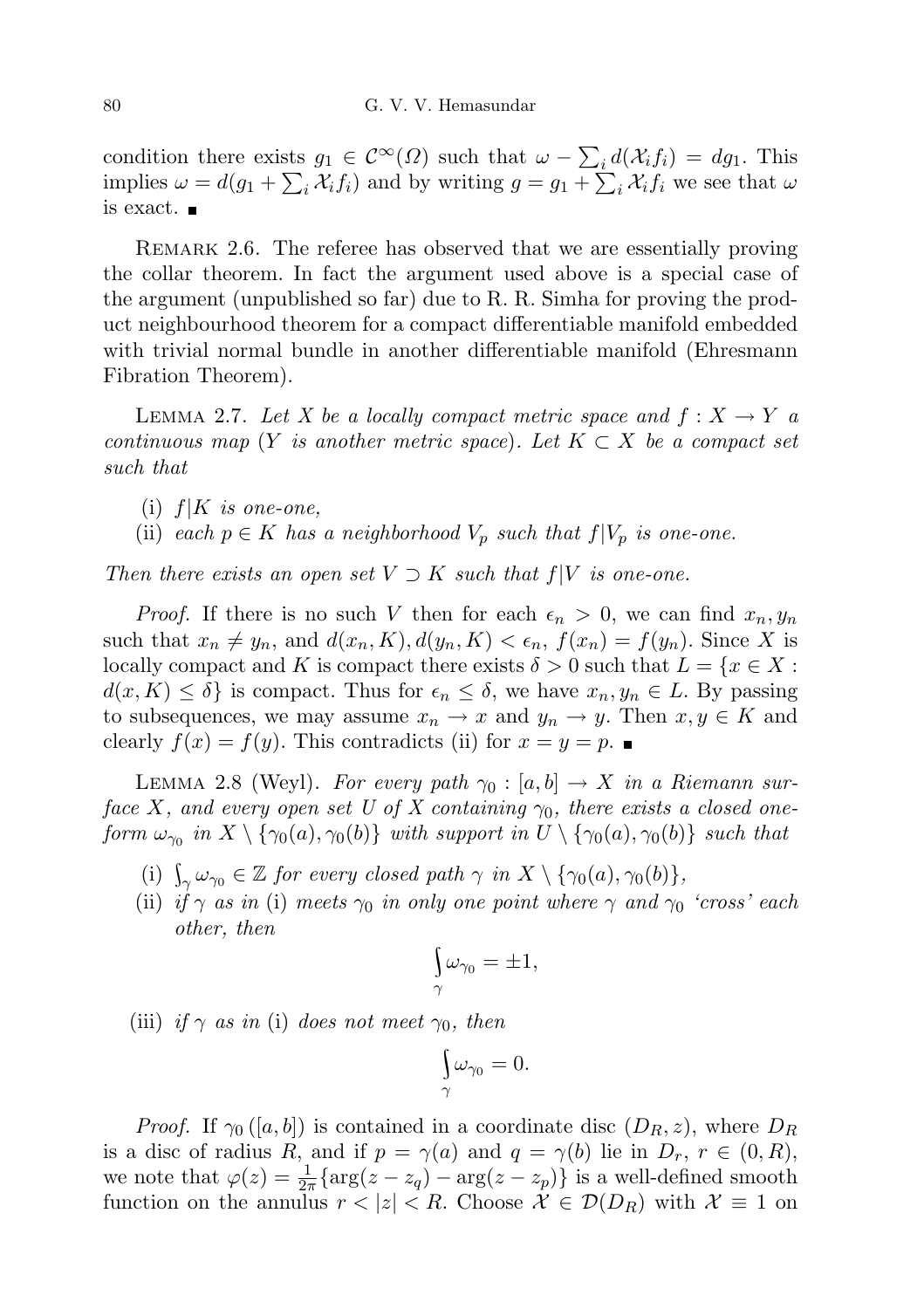$D_{(R+r)/2}$  and set

$$
\omega_{\gamma_0} = \begin{cases} d\varphi & \text{for } z \in D_{(R+r)/2} \setminus \{p, q\}, \\ d(\mathcal{X}\varphi) & \text{for } |z| > r. \end{cases}
$$

This  $\omega_{\gamma_0}$  can be seen to have the desired properties (cf. [\[5\]](#page-8-0)).

In the general case, we subdivide  $[a, b]$  into subintervals  $[t_i, t_{i+1}]$  each of which is mapped by  $\gamma_0$  into a coordinate disc, contained in U, and take  $\omega_{\gamma_0}$ to be the sum of the  $\omega_i$  obtained as in the case above for  $\gamma|[t_i, t_{i+1}]$ . We observe that the singularities at the common end points of two successive subpaths cancel out because we are on a Riemann surface (rather than a general differentiable surface); as is easy to see, if  $z$  and  $w$  are two local parameters at a point p on a Riemann surface, then  $\frac{dz}{z} - \frac{dw}{w}$  $\frac{dw}{w}$  has a removable singularity at p. Note that  $w = a_1 z + a_2 z^2 + \cdots$ ,  $a_1 \neq 0$ . Refer to p. 82, Footnote 24 of [\[5\]](#page-8-0).  $\blacksquare$ 

THEOREM 2.9. Let X be a Riemann surface and  $\Omega \subset X$  be a domain in X with compact closure and analytic boundary curves  $C_0, C_1, \ldots, C_n$   $(n \geq 1)$ . Then for  $p_1, \ldots, p_n \in \mathbb{R}$  there is a unique choice of  $r_1, \ldots, r_n$  and a unique harmonic function u with

$$
\int_{C_j} * du = p_j
$$

and  $u \equiv r_i$  on each  $C_j$ ,  $j = 1, \ldots, n$ , and  $u \equiv 0$  on  $C_0$ .

*Proof.* Since  $\partial\Omega$  consists of analytic curves  $C_0, C_1, \ldots, C_n$ , a barrier at each point on  $C_i$  exists and the Dirichlet problem can be solved with the given arbitrary boundary values. The proof follows now by using the Schwarz Reflection Principle and some point set topology! Also refer to [\[1\]](#page-7-0).  $\blacksquare$ 

The following lemma plays an important role in our proof to show that the constructed holomorphic map from a domain with analytic boundary on a planar Riemann surface onto a circular-slit domain in C is indeed injective.

<span id="page-4-0"></span>LEMMA 2.10. Let X be a Riemann surface, and  $f: X \to \mathbb{C}$  a nonconstant holomorphic map. Then

$$
\frac{i}{2} \int\limits_X df \wedge d\bar{f} \ge \text{Area } f(\Omega)
$$

with equality if and only if f is one-one.

**3. Proof of Koebe's GUT.** Suppose  $X$  is compact. Then for any  $p \in X$ ,  $X^* = X \setminus p$  is non-compact and planar. If we have found a one-one holomorphic function  $f^*$  on  $X^*$ , then p cannot be an essential singularity for f by Weierstrass' theorem, and it is clear that the extended holomorphic map  $f: X \to \mathbb{C}$  is one-one.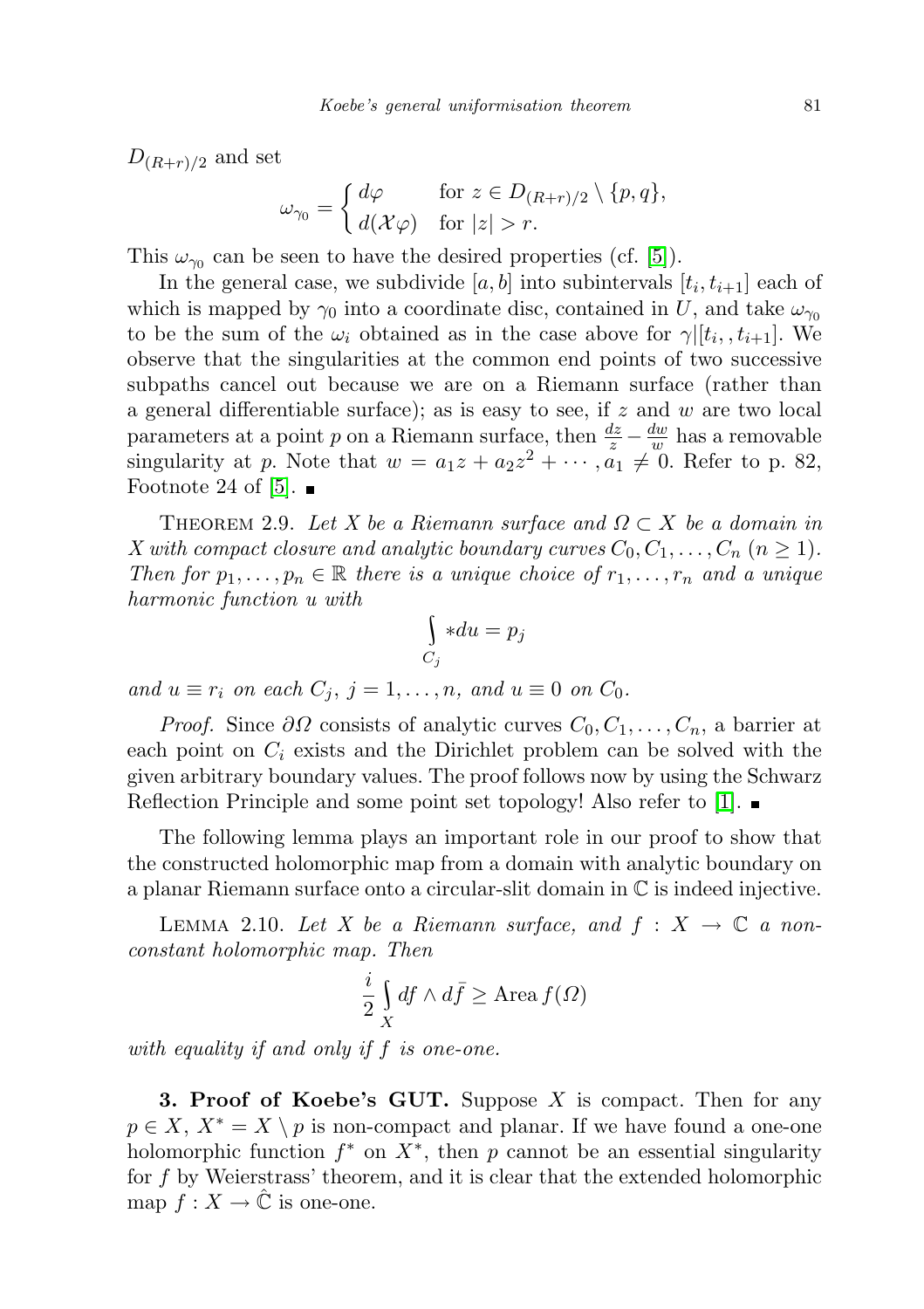Given Theorem [2.3,](#page-1-1) and Corollary [2.2,](#page-1-2) it is clear that, in order to prove the General Uniformisation Theorem for non-compact Riemann surfaces, it is sufficient to prove the following theorem.

THEOREM 3.1. Let X be a non-compact planar Riemann surface, and  $\Omega \subset X$  a domain with compact closure and analytic boundary. Then  $\Omega$  is biholomorphic to a domain in C.

*Proof.* We construct a biholomorphic map from  $\Omega$  onto a circular-slit domain in  $\mathbb C$  (i.e. an open annulus  $\{A_R: 1 < |z| < R\} \setminus \bigcup \gamma_j$  where  $\gamma_j$  are disjoint circular arcs lying on circles  $\{z : |z| = R_i\}, 1 < R_i < R$ ; the  $R_i$ need not be distinct). See Figure 1.



Fig. 1. Circular-slit domain of connectivity 5

We may assume that  $\Omega$  has at least two boundary components. Otherwise, we replace  $\Omega$  by  $\Omega \setminus \overline{D}_{\epsilon} = \Omega_{\epsilon}$  where  $D_{\epsilon}$  is a small disc around a fixed point  $p \in \Omega$ . If  $\Omega_{\epsilon}$  is biholomorphic to a domain in C, by Theorem [2.2](#page-1-2) so is  $\Omega \setminus p$ , hence so is  $\Omega$ .

Suppose  $\Omega$  is mapped by F biholomorphically onto a circular-slit domain in C then  $\log |F|$  is a harmonic function in the domain with constant values on the boundary of  $\Omega$ . Therefore the idea is to look for a harmonic function in the domain  $\Omega$  with suitable constant values on the boundary and try to make it the logarithm of the absolute value of a one-one holomorphic function F.

STEP 1. Let  $C_j$ ,  $0 \leq j \leq n$ , be the boundary components of  $\Omega$ . The harmonic function h is determined by the  $R_i$ , which in turn are determined by the integrals of \*dh along the  $C_j$ ,  $0 \leq j \leq n$ . By construction, F will be of the form

$$
F(q) = \exp\left\{ \left( \int\limits_p^q (dh + i * dh) \right) + h(p) \right\}
$$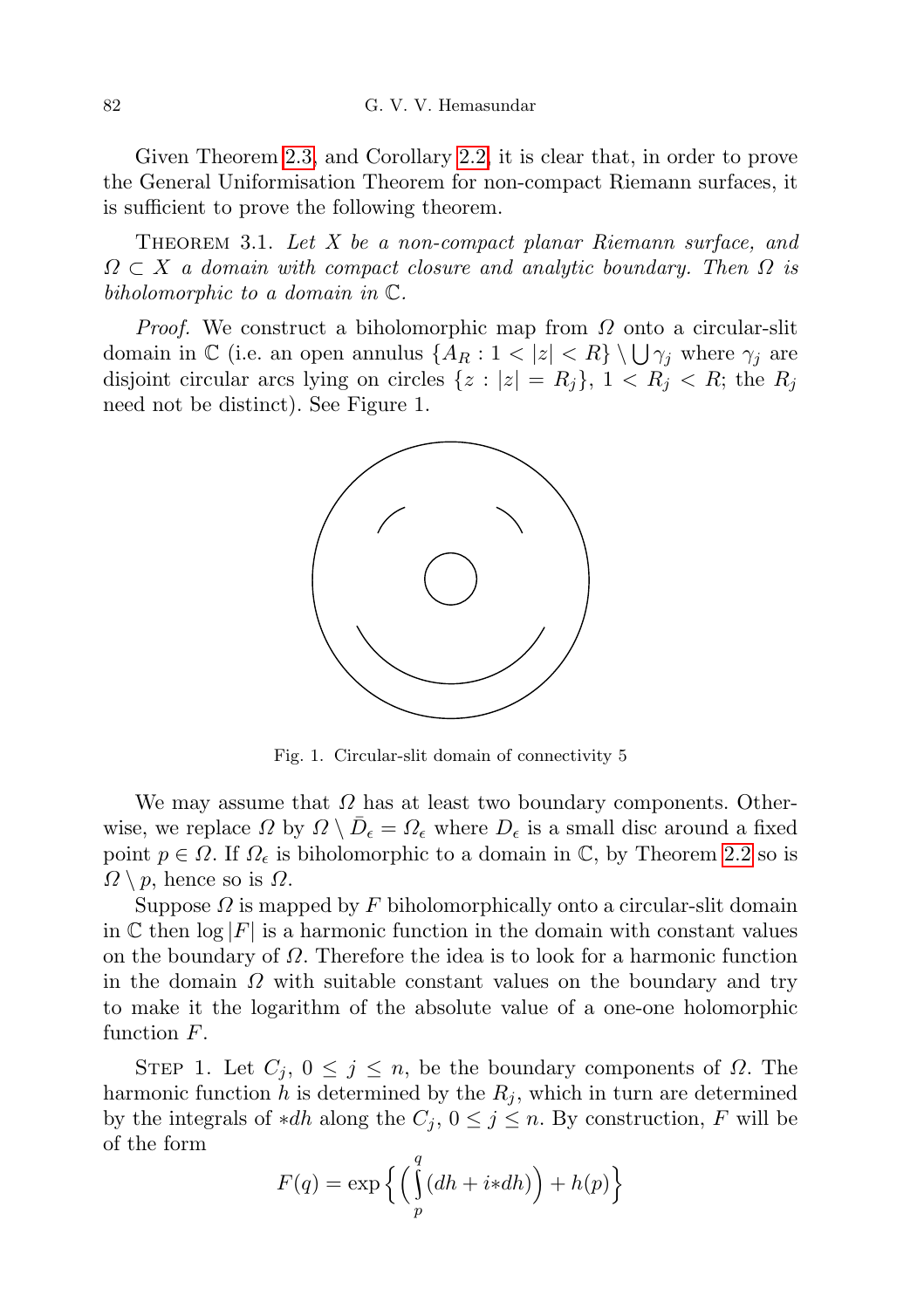so that  $dh + i * dh = \frac{dF}{dF}$  $\frac{dF}{dF}$ . If we assume that F maps  $C_0$  onto the unit circle and  $C_n$  onto  $|z|=R_n$ , we see that

$$
\int_{C_j} *dh = 2\pi \frac{1}{2\pi i} \int_{C_j} (dh + i *dh) = 2\pi \frac{1}{2\pi i} \int_{C_j} \frac{dF}{F} = 2\pi \frac{1}{2\pi i} \int_{F(C_j)} \frac{dz}{z}.
$$

Hence, if the  $C_j$  are oriented properly we must have

<span id="page-6-0"></span>
$$
\int_{C_j} *dh = \begin{cases} 2\pi & \text{if } j = n, \\ -2\pi & \text{if } j = 0, \\ 0 & \text{otherwise.} \end{cases}
$$

So we make this choice for the periods of  $*dh$ , and obtain a harmonic function h on  $\Omega$  with uniquely determined constant boundary values  $\lambda_j$  on  $C_j$ ,  $1 \leq$  $j \leq n$  say, where  $\lambda_0 = 0$  by convention.

STEP 2. We show that

$$
\frac{1}{2\pi} \int_{\gamma} *dh \in \mathbb{Z}
$$

for all closed paths  $\gamma$  in  $\Omega$ . We apply Lemma [2.8](#page-3-1) to our situation; we fix a point  $p_j$  inside each  $C_j$  and define  $\gamma_j$  to be a path from  $p_0$  to  $p_j$ , for  $1 \leq j \leq n$ . We can choose the  $\gamma_j$  so that  $\gamma_j$  does not meet  $C_k$  if  $k \neq j$ , and  $\gamma_i$  meets  $C_i$  exactly once, where it crosses  $C_i$ . All this can be carried out rigorously if we recall that the  $C_j$ ,  $0 \leq j \leq n$ , have disjoint neighbourhoods  $V_j$  such that each  $V_j \cap \bar{\Omega}$  is diffeomorphic to a product  $S^1 \times (-\epsilon, 0]$ .

Now consider

$$
\omega = *dh - \sum_{j=1}^{n} \pi_j \,\omega_{\gamma_j},
$$

where  $\pi_j = \int_{C_j} *dh$ . Then  $\int_{C_j} \omega = 0$  for  $0 \leq j \leq n$  by construction, hence  $\omega$  is exact by Theorem [2.4.](#page-1-3) Hence  $\int_{\gamma} \omega = 0$  for all closed paths in  $\Omega$ , which shows that

$$
\int\limits_{\gamma}\ast dh=\sum\pi_j\int\limits_{\gamma}\omega_{\gamma_j}
$$

is an integral multiple of  $2\pi$  for all  $\gamma$ , as asserted.

Then

$$
F(q) = \exp\left\{ \left( \int\limits_p^q (dh + i * dh) \right) + h(p) \right\}
$$

is a well-defined holomorphic function in  $\Omega$  with  $|F| = e^{h}$ . The Schwarz Reflection Principle shows that  $h$  (hence F) extends harmonically (resp. holomorphically) to a neighbourhood of  $\Omega$ .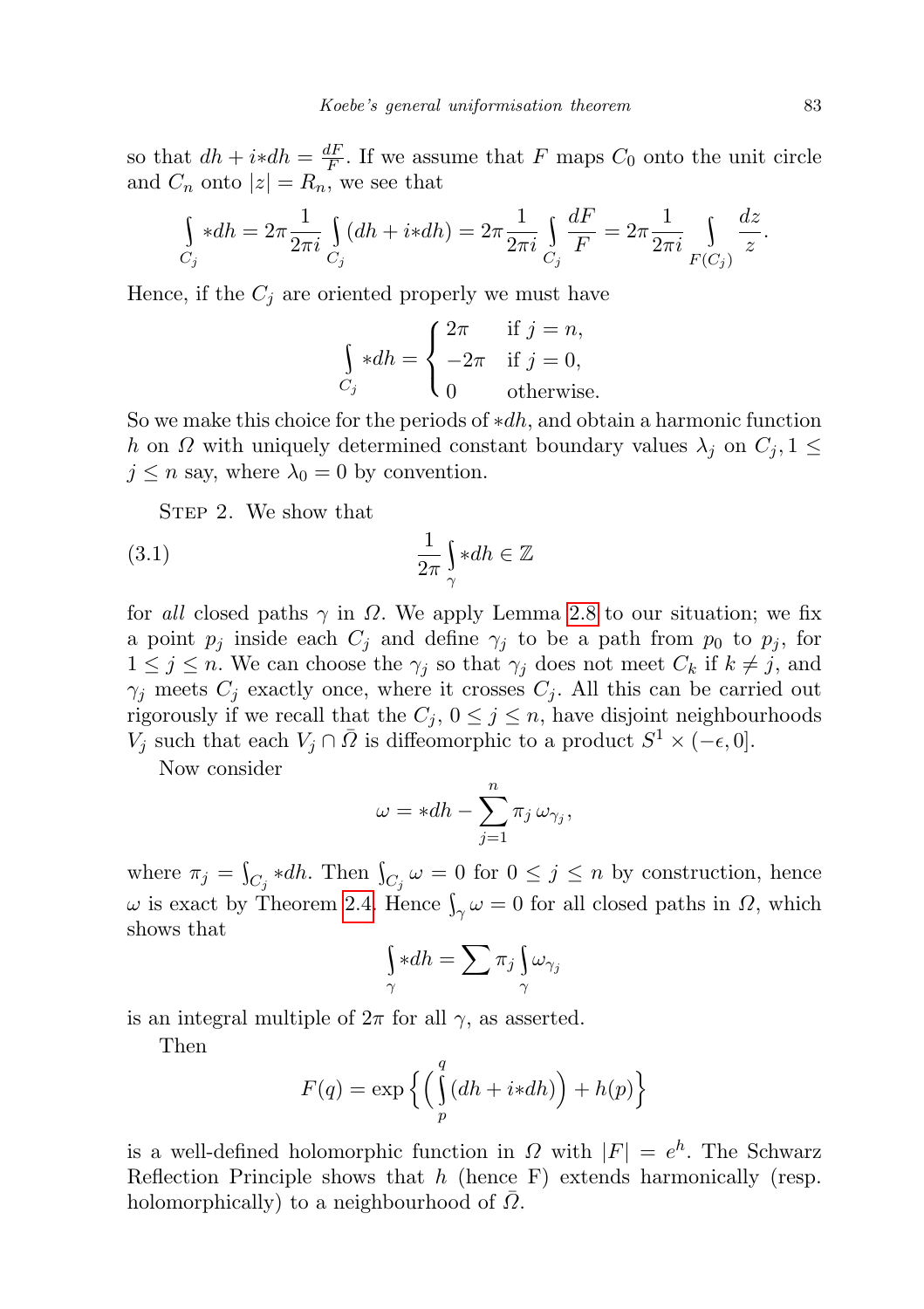STEP 3. We compute  $\int_{\Omega} dF \wedge d\overline{F}$ : Ω ſ Ω  $dF \wedge d\bar{F} = \begin{cases}$ Ω  $d(F \wedge d\bar{F}) = \begin{bmatrix}$ ∂Ω  $F$   $d\bar{F}$  $=$   $\left\{$ ∂Ω  $F \bar{F}(dh - i * dh) = \sum (e^{\lambda_i})^2$ ∂Ω  $(dh - i * dh)$  $=-2\pi i\{(e^{\lambda_n})^2-1\}$  by [\(3.1\)](#page-6-0).

Since  $dF \wedge d\bar{F} = -2i|F'(z)|^2 dx dy$  locally, we see that

$$
\frac{i}{2} \int_{\Omega} dF \wedge d\bar{F} = \int_{\Omega} |F'(z)|^2 dx dy = \pi \{ (e^{\lambda_n})^2 - 1 \} > 0.
$$

This shows that  $R_i = e^{\lambda_n} > 1$ , as expected. We set generally

 $R_j = e^{\lambda_j}, \quad 1 \le j \le n.$ 

STEP 4. We examine the image domain  $F(\Omega)$ . By the Open Mapping Theorem,  $\partial F(\Omega) \subset F(\partial \Omega) \subset \bigcup_{j=0}^n \{|z| = R_j\}$ . Clearly,  $F(\Omega)$  meets each circle  $\{|z|=R\}$  with  $R \in (1, R_n)$  (|F| is continuous!). Also, if  $\{|z|=R\}$  is not entirely contained in  $F(\Omega)$ , we must have  $\{|z|=R\}\cap \partial F(\Omega)\neq \emptyset$ , so that R must be one of the  $R_j$ . It follows that  $F(\Omega)$  contains the annulus  $\{1 < |z| < R_n\}$  except for a subset of  $\bigcup_j \{|z| = R_j\}$ . In particular we get

$$
\text{Area}\,F(\Omega) \ge \pi (R_n^2 - 1) = \int_{\Omega} |F'(z)|^2 \, dx \, dy \quad \text{(by Step 3)}.
$$

But it is obvious from the change of variable formula for double integrals that

(3.2) 
$$
\int_{\Omega} |F'(z)|^2 dx dy \geq \text{Area } F(\Omega)
$$

with equality only if  $F$  is one-one (refer to Lemma [2.10\)](#page-4-0). Thus we have proved that F is one-one. This completes the proof.  $\blacksquare$ 

Acknowledgements. This paper is based on a part of the PhD thesis submitted by the author in 2008 to the University of Mumbai. I thank my advisor Prof. S. Kumaresan for his kind guidance. I am grateful to Prof. R. R. Simha for his encouragement and valuable suggestions to complete my thesis successfully. I also thank the referee for a very careful reading of the manuscript and useful comments.

## References

- <span id="page-7-0"></span>[1] L. V. Ahlfors, Complex Analysis, 3rd ed., McGraw-Hill, Singapore, 1979.
- [\[2\]](http://dx.doi.org/10.2307/1970141) L. V. Ahlfors and L. Bers, Riemann's mapping theorem for variable metrics, Ann. of Math. 72 (1960), 385–404.